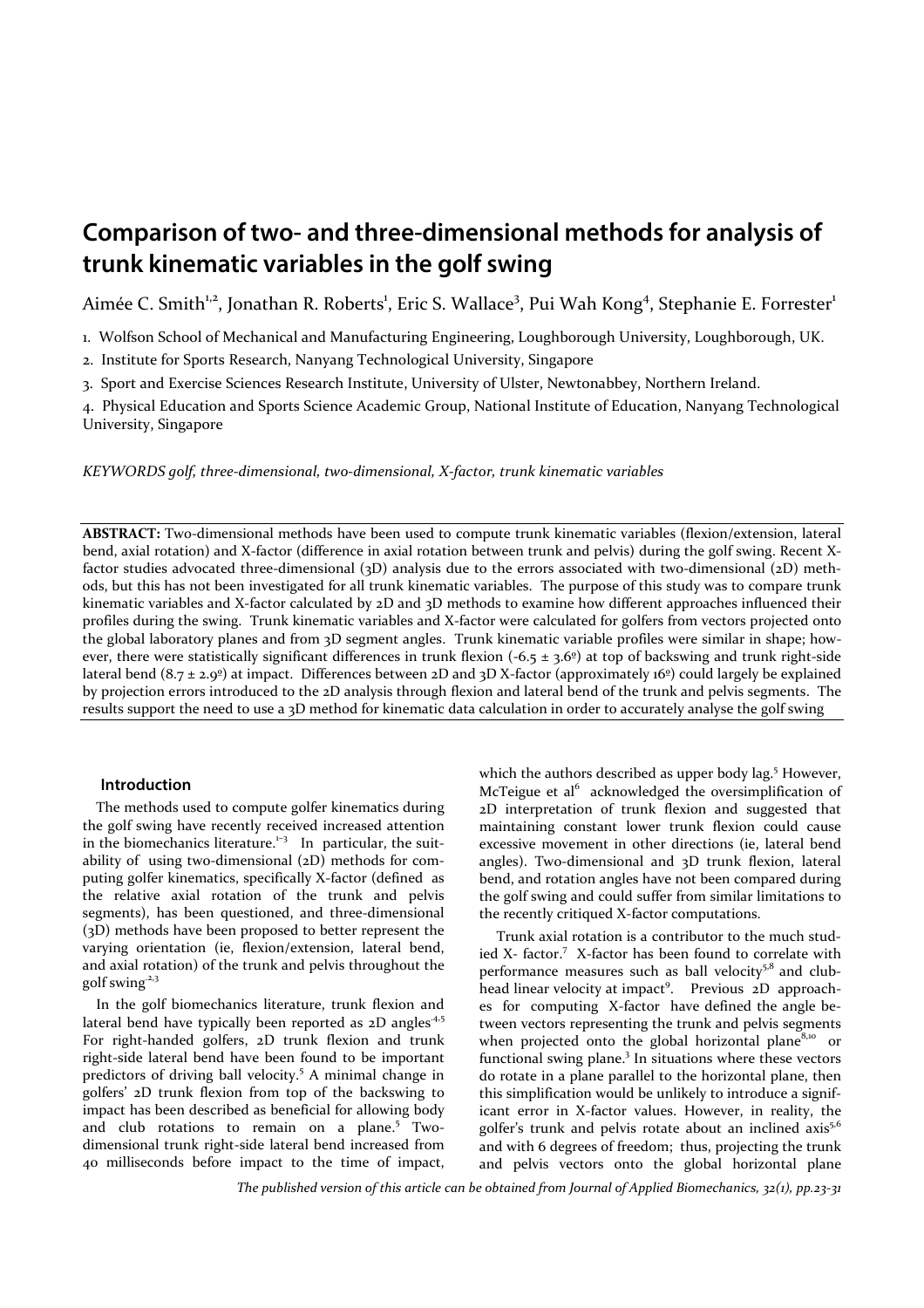will introduce errors to the 2D X-factor calculation. Even projecting onto the functional swing plane, defined from the clubhead trajectory in the downswing<sup>3</sup> has limitations as this plane has been shown to vary throughout the downswing.<sup>12</sup>

Due to these limitations, 3D X-factor is suggested to provide a more accurate estimate of the difference in axial rotation between the golfer's trunk and pelvis during the golf swing.<sup>1-3,13</sup> Both Brown et al2 and Kwon et al<sup>3</sup> compared the 2D projection methods (horizontal and swing plane projections) and relative 3D axial rotation of the trunk and pelvis for calculating X-factor. Larger X-factor was computed using the 2D projection method compared with 3D methods throughout the downswing and was attributed in part to the changing pelvis and trunk orientations (ie, flexion/extension, lateral bend, axial rotation) of individual golfers.<sup>3</sup> Nevertheless, neither study quantified the contribution of changing pelvis and trunk orientations to the difference in 2D and 3D X-factor or the improvement in accuracy gained by 3D analysis and thus it is unknown whether the additional complexity of a 3D analysis is necessary.

The purpose of this study was to compare trunk flexion, trunk lateral bend, trunk axial rotation, and X-factor calculated using 2D and 3D methods, in the general golfing population, to address 2 research questions. The first research question posed was how different are 2D and 3D trunk kinematic variables (flexion/extension, lateral bend, and axial rotation) at key instances (takeaway, top of the backswing, and impact) and throughout the swing? It was hypothesized that 2D trunk kinematic variables would be significantly greater than 3D trunk kinematic variables, in particular at top of the backswing and impact, as previous literature had shown for trunk axial rotation.<sup>3,14</sup>

The second research question posed was to what extent does a golfer's trunk and/or pelvis orientation, relative to the global coordinate system, account for the differences between 2D and 3D analyses of X-factor? Based on previous studies, $23$  it was hypothesized that trunk and pelvis orientations would be significant predictors of the difference between 2D and 3D X-factor. The comparison between 2D and 3D methods may help interpretation of results from biomechanics literature regarding trunk kinematics and provide further evidence on whether a 3D analysis of the golfer kinematics during the golf swing is necessary.

## **Methods**

## **Participants**

Whole body kinematics were recorded for fifteen righthanded golfers (age  $30 \pm 10$  years, mass  $77.0 \pm 11.9$  kg, height 1.77  $\pm$  0.07 m) of varying abilities (handicap range 1 - 29). All subjects gave their informed consent and ethical clearance was obtained from the University Ethical Advisory Committee.

#### **Data collection**

Fifty-five 14 mm diameter reflective markers were placed on the golfer at anatomical positions and five markers, including one wand marker, were placed on the golfer's own driver (Figure 1). A piece of reflective tape was placed on the golf ball enabling the instant of impact to be determined. Three-dimensional marker trajectories were collected using a thirteen camera Vicon Nexus Motion Analysis System (Oxford Metrics Ltd, UK) sampling at 250 Hz. The Vicon Nexus motion analysis system used in this study was capable of repeatedly measuring known distances and angles within 0.2 mm and less than 0.2° respectively throughout the capture volume which were measured using methods similar to Richards<sup>15</sup>.



Figure 1. Marker set-up including seventh cervical vertebrae (C7), tenth thoracic vertebrae (T10), clavicle and sternum right and left; front and back head, acromion processes (RAC, LAC), shoulder (RSHO, LSHO), upper arm (three markers each), lateral and medial elbow epicondyles, forearm, medial and lateral wrist, hand, anterior and posterior superior iliac spine (RASI, LASI, RPSI, LPSI), thigh (three markers each), lateral and medial femoral epicondyle, shank (two markers each), lateral and medial malleoli, first metatarsal. Club markers include markers on the grip, shaft, heel and toe and a wand marker on the shaft.

Golfers wore their own golf shoes and glove, used the same brand golf ball (Titleist ProV1) throughout and hit from an artificial golf range mat into an indoor net positioned approximately four meters away; a vertical pole positioned behind the net provided a target line. The global co-ordinate system (GCS) origin (0,0,0) was at ground level in the middle of the capture volume. The positive GCS axes were defined from the origin, with the X-axis directed parallel to the target line but away from the target, the Y-axis directed anteriorly to the golfer and the Z-axis was directed vertically upwards.

Each golfer performed a warm up at their own discretion before testing began. The golfer then performed ten shots with their driver, with adequate rest between, based on the instruction to address the ball in their normal stance position and to hit a full shot aimed towards the target line. Following each shot, the golfer gave a subjective assessment of shot quality on a 10-point scale (1-10) where the highest rating was considered representative of their best shot.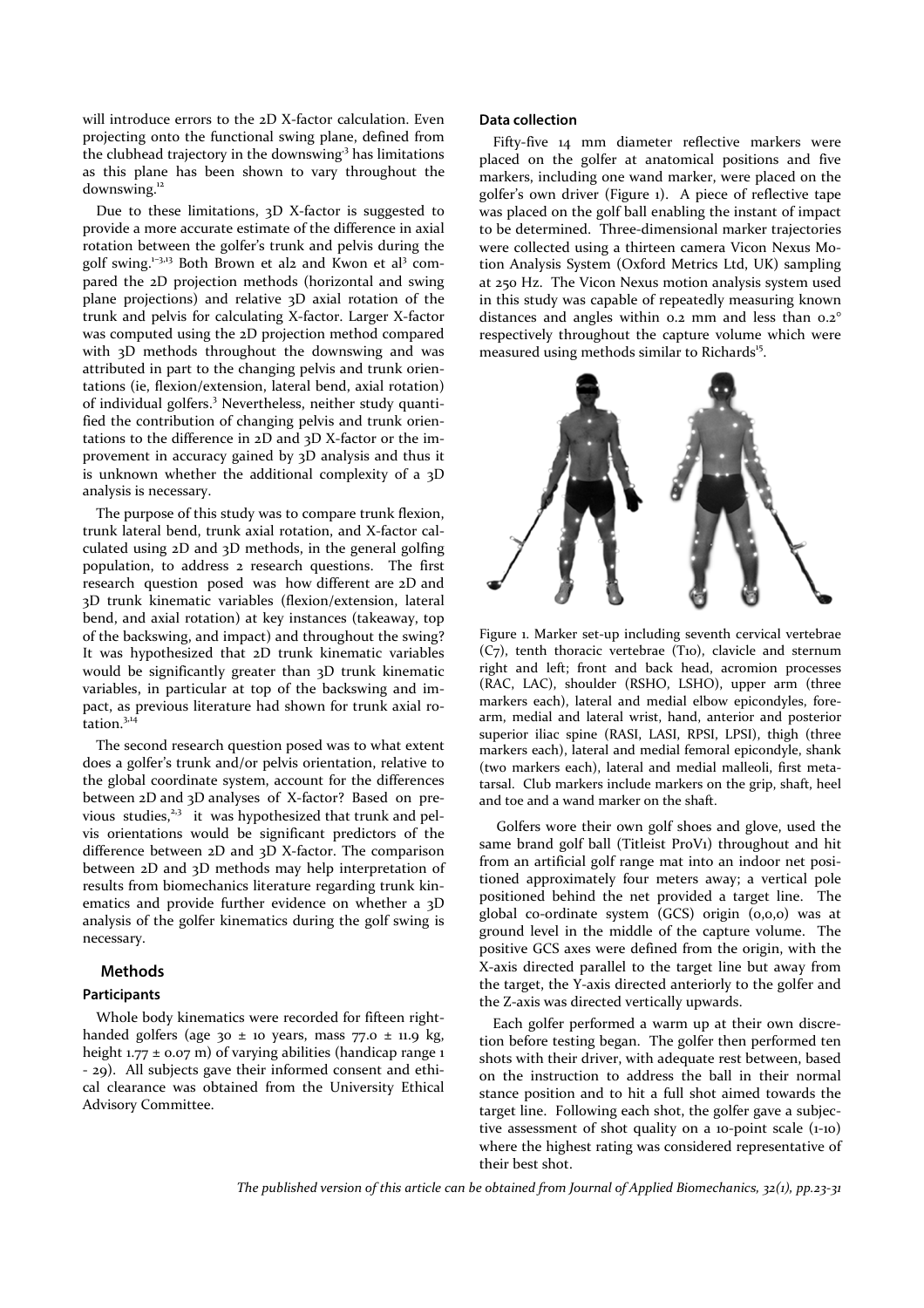#### **Data analysis**

Marker positions were labelled using Vicon Nexus (Oxford Metrics Ltd, UK) and further processing was done using Visual3D (C-Motion, USA). Marker trajectories were filtered using a fourth order zero-lag Butterworth low-pass filter with a cut-off frequency of 15 Hz. Five trials per golfer were selected for analysis based on the quality of data and a high subjective rating of shot quality, similar to the criteria proposed by Wheat et al.<sup>13</sup>.

The methods used to calculate the variables trunk flexion, trunk lateral bend, trunk axial rotation and X-factor (trunk and pelvis) are summarized in Table 1. The 2D method involved projecting trunk and pelvis vectors onto the global sagittal plane (flexion), frontal plane (lateral bend) and horizontal plane (rotation and X-factor). For the 3D method a Cardan rotation order of YXZ was selected to give the most appropriate representation of trunk flexion, lateral bend and axial rotation throughout the golf swing as also noted by Joyce et al.<sup>1</sup>. Notably, all the methods were based on the same trials and marker positional data, but only differed in whether trunk kinematic variables or X-factor was determined from 3D segment angles or from their 2D projections onto the global planes. For 2D and 3D angles, positive angles represented trunk extension, trunk right-side lateral bend and axial rotation towards the target.

All kinematic data were cropped from takeaway to the mid follow-through, with top of the backswing and impact also identified. These key instances were defined using the following threshold functions: takeaway when the x-component of velocity of the clubhead heel marker first increased above 0.2 ms–1; top of the backswing when the x-component of velocity of the clubhead heel marker changed from negative to positive; impact as the frame where ball x-position first changed; and mid follow-through when the club shaft was parallel to the global x-axis following impact. The five cropped swings for each golfer were then time normalized in MATLAB (The Mathworks, Natick, MA) using the piecewise linear length normalization technique to align data from takeaway to top of the backswing, top of the backswing to impact, and impact to mid follow-through<sup>16</sup>. Ensemble averages for the entire group were calculated from the individual golfer averages.

## **Statistical Analysis**

Statistical analysis was completed in MATLAB and SPSS v14 (IBM Inc., Armonk, NY). Mean difference, standard deviation of the difference, and 95% limits of agreement (LoA) were calculated for values at takeaway, top of the backswing, and impact for trunk extension, trunk right-side lateral bend, and trunk axial rotation to assess agreement between 2D and 3D methods. A positive mean difference signified greater trunk extension, greater rightside lateral bend, and greater trunk axial rotation when computed using 2D methods compared with 3D methods. A two-way repeated-measures ANOVA  $(2 \times 3)$  was performed on each of the 3 dependent variables (trunk extension, trunk right-side lateral bend, and trunk axial rotation) between 2 methods ( $2D$  and  $3D$ ) and 3 swing instances (takeaway, top of the backswing, impact). If there was a significant interaction between method and swing instance, the effect of the method was analyzed for each swing instance using a one-way ANOVA. Normality and sphericity were checked and confirmed for all dependent variables and the significance level was set at P < .05. Ensemble average curves and mean difference curves of all trunk angles were visually analyzed for deviations between 2D and 3D methods.

To approximate the contributions of pelvis and trunk orientation to the difference in X-factor at top of the backswing calculated using 2D and 3D methods, a mixedeffects linear regression model was fitted to the difference between 2D and 3D X-factor (dependent variable) and the 3D pelvis and trunk extension, lateral bend, and axial rotation angles (6 explanatory variables). The golfer was treated as a random effect in the mixed-effects linear regression model to account for the 5 repeated trials for each golfer. A backward elimination method was employed whereby all explanatory variables were considered in the regression model and explanatory variables that did not contribute to the overall significance of the model (ie, P <.05) were removed in a stepwise manner and not considered in the adjusted R2 value. X-factor values at top of the backswing were chosen as this was the swing instance often related to measures of performance such as ball velocity<sup>5</sup>

## **Results**

The results from the comparison of 2D and 3D trunk kinematic variables helped answer question one and provided evidence regarding the first hypothesis. The general shapes of 2D and 3D trunk angles were similar when considering group ensemble averages (Figure 2a, c, e). However, 2D methods resulted in less trunk extension and less trunk axial rotation towards the target (i.e. greater negative mean difference) from TA to TB (Figure 2b, f) which helped answer the first research question and provided evidence regarding the first hypothesis.

The mean difference between 2D and 3D methods for trunk angles across all swing instances ranged from approximately  $3^{\circ}$  to  $-11^{\circ}$  (Table 2). The two-way repeated measures ANOVA analysis confirmed that there was a significant interaction between methods (2D vs. 3D) and swing instances (TA, TB, IMP) for trunk extension  $(F(z, 28) = 29.38, P < .001)$ , trunk right-side lateral bend  $(F(z, 28) = 48.22, P < .001)$  and trunk axial rotation  $(F(z, 28))$ = 15.86, *P* <.001). Therefore, a comparison between 2D and 3D methods at each swing instance for each trunk angle was performed. At TA there were small nonsignificant mean differences between 2D and 3D trunk angles but there were statistical differences at TB and IMP. At TB, the 2D trunk flexion was significantly greater compared to 3D  $(-6.54 \pm 3.64^{\circ}, P < .001)$ . At the same instance, 2D trunk axial rotation away from the target was greater than  $3D$  (-10.97  $\pm$  5.87<sup>o</sup>) which approached significance (*P* = .068) (Table 2). The Limits of Agreement at TB were wide across all trunk angles (-14 to -23º). At IMP, 2D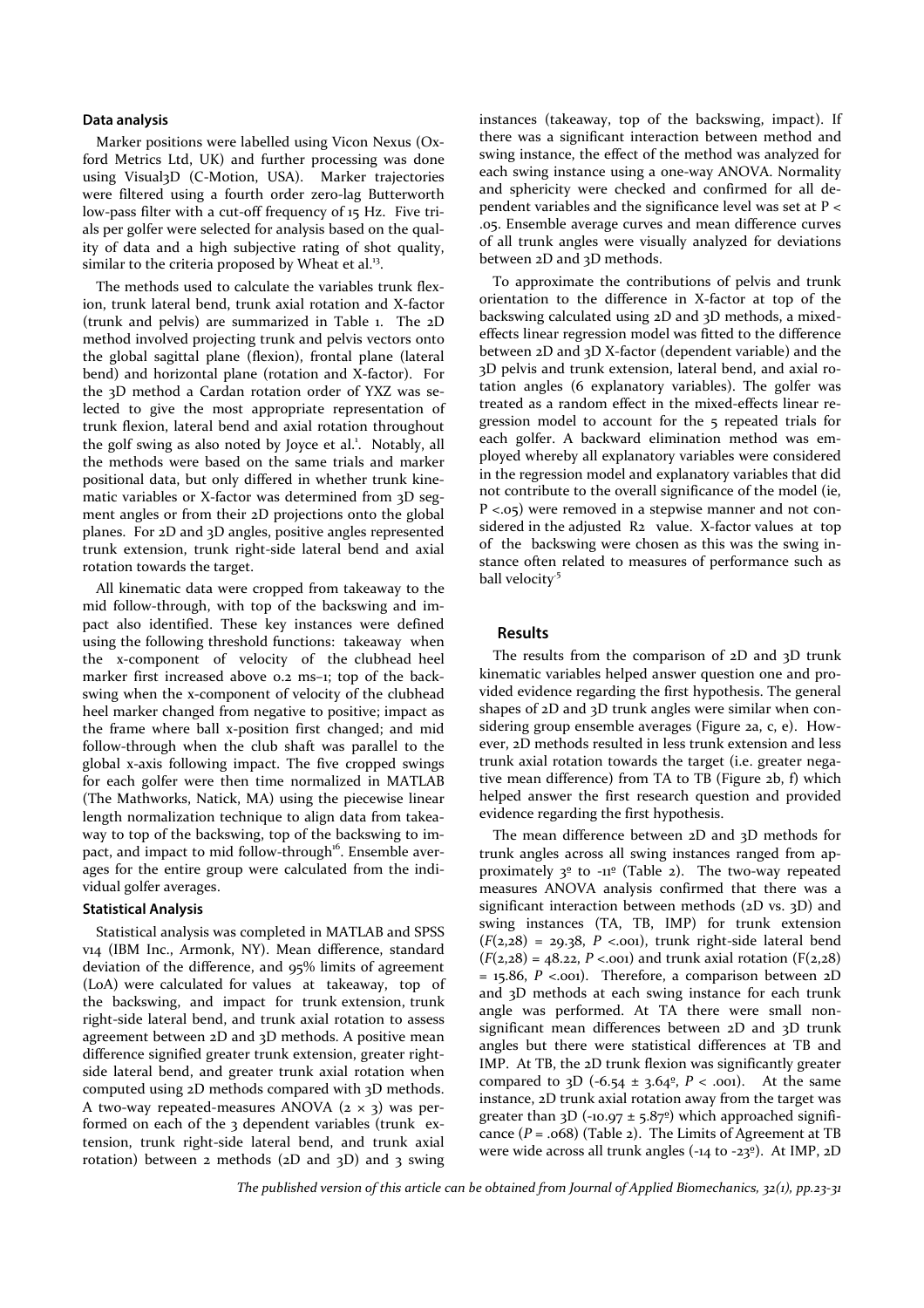trunk right-side lateral bend angles was significantly less than the 3D angles  $(P = .002)$ . At IMP, the Limits of Agreement were again wide across trunk angles (-4 to -  $22<sup>0</sup>$ .



Figure 2 - 2D (dashed) and 3D (solid) ensemble average curves  $\pm$  one standard deviation (shaded region) for (a) trunk extension, (c) trunk right-side lateral bend and (e) trunk axial rotation for all golfers and mean difference  $(2D - 3D)$  of (b) trunk extension, (d) trunk right-side lateral bend and (f) trunk axial rotation (towards target) for all golfers. A positive mean difference represented 2D methods had computed greater trunk extension, greater trunk right-side lateral bend and greater trunk axial rotation towards the target compared to  $3D$  methods. TA = takeaway, TB = top of the backswing, IMP = impact.

**Table 1 Summary of the methods used to calculate two- and three-dimensional trunk flexion, lateral bend, rotation and X-factor.**

| Parameter                             | 2D Definition                                                                                                             | 2D Angle                                                                                                  | 3D Definition                                                                                                                                                                                                                        | 3D Angle                                                         |
|---------------------------------------|---------------------------------------------------------------------------------------------------------------------------|-----------------------------------------------------------------------------------------------------------|--------------------------------------------------------------------------------------------------------------------------------------------------------------------------------------------------------------------------------------|------------------------------------------------------------------|
| Trunk<br>Exten-<br>sion               | Vector between C7 and<br>Mid-PSIS markers.                                                                                | Vector projected<br>onto<br>GCS sagittal plane and<br>vector measured relative<br>to vertical Z-axis      | Origin: Mid-acromion<br>and<br>halfway to T10<br>x-axis: z-axis to right acromi-<br><sub>on</sub><br>y-axis: cross product of x and<br>z-axis<br>z-axis: Origin to mid acromi-<br><sub>on</sub>                                      | Rotation about GCS<br>frontal<br>horizontal<br>$axis (X-axis).$  |
| Lateral<br>Trunk<br>Bend              | Vector between C7 and<br>Mid-PSIS markers.                                                                                | Vector projected onto<br>GCS frontal plane and<br>vector measured relative<br>to vertical Z-axis          |                                                                                                                                                                                                                                      | Rotation about GCS<br>sagittal<br>horizontal<br>$axis (Y-axis).$ |
| Trunk<br>Axial<br>Rotation            | Vector between right<br>left<br>acromion<br>and<br>markers.                                                               | Vector projected<br>onto<br>GCS<br>horizontal<br>plane<br>and<br>vector<br>measured<br>relative to Y-axis |                                                                                                                                                                                                                                      | Rotation about GCS<br>vertical axis (Z-axis).                    |
| X-Factor<br>(Trunk)<br>and<br>Pelvis) | Trunk: Vector between<br>right and left acromion<br>markers.<br>Pelvis: Vector between<br>right and left ASIS<br>markers. | Vectors projected onto<br>GCS horizontal plane. X-<br>factor is the angle be-<br>tween projected vectors. | Trunk defined as above.<br>Pelvis Origin: Mid-ASIS mark-<br>ers<br>x-axis Origin to right ASIS<br>marker<br>y-axis Cross product of x and z<br>axis<br>z-axis: Cross product of x-axis<br>and unit vector from origin to<br>mid-PSIS | Axial rotation angle<br>between trunk and<br>pelvis segments.    |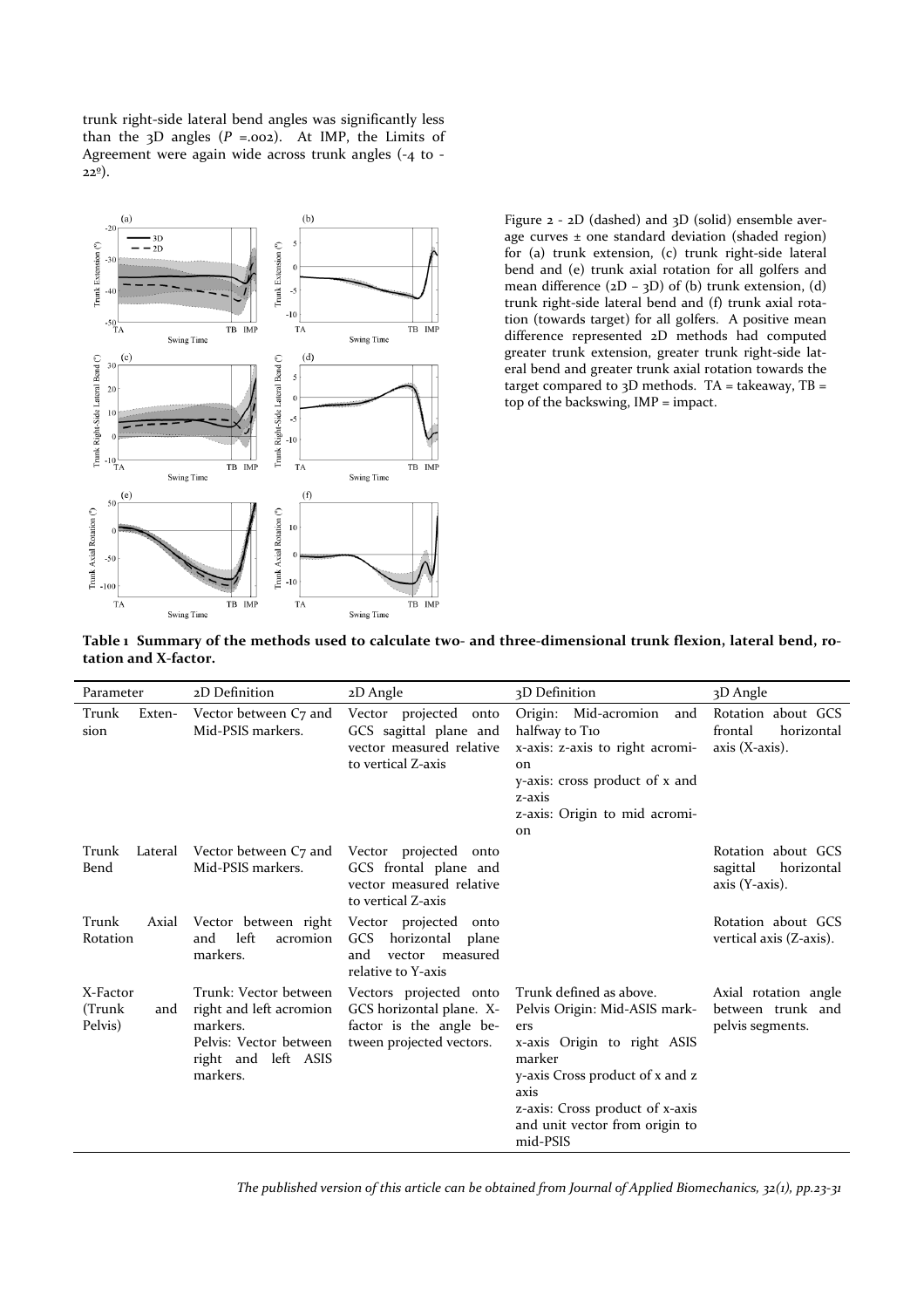| Table 2 Mean difference, standard deviation of the difference (SD), 95% Limits of Agreement (LoA) and P values |
|----------------------------------------------------------------------------------------------------------------|
| for mean 2D and 3D trunk flexion, lateral bend and axial rotation at takeaway (TA), top of backswing (TB) and  |
| impact (IMP). A negative mean difference signifies that 2D angles were greater than 3D angles and vice versa.  |

| Key Instance | Angle                         | $2D - 3D$ Trunk Angles ( $9$ ) |      |            |          |           |
|--------------|-------------------------------|--------------------------------|------|------------|----------|-----------|
|              |                               | Mean Difference                | SD   | $95\%$ LoA |          | P         |
| <b>TA</b>    | <b>Trunk Extension</b>        | $-2.12$                        | 3.01 | 3.78       | $-8.03$  | .370      |
| TB           |                               | $-6.54$                        | 3.64 | 0.59       | $-13.67$ | $.001**$  |
| <b>IMP</b>   |                               | 3.03                           | 3.57 | 10.03      | $-3.98$  | .117      |
| TA           | Trunk Right-side Lateral Bend | $-2.61$                        | 2.67 | 2.62       | $-7.85$  | .122      |
| TB           |                               | 2.45                           | 2.99 | 8.31       | $-3.41$  | $-354$    |
| IMP          |                               | $-8.65$                        | 2.91 | $-2.95$    | $-14.36$ | $.002***$ |
| TA           | <b>Trunk Axial Rotation</b>   | $-0.77$                        | 5.33 | 9.69       | $-11.22$ | .750      |
| TB           |                               | $-10.97$                       | 5.89 | 0.57       | $-22.52$ | .068      |
| <b>IMP</b>   |                               | $-7.27$                        | 7.37 | 7.17       | $-21.72$ | .138      |
| ** $P < .01$ |                               |                                |      |            |          |           |

**Table 3 Mean ± SD angles at TB of predictor variables and standardised beta coefficients (β-coefficient), standard error (SE) and** *P* **values from the stepwise mixed effects regression model.** 

| Variable                       | Mean $\pm$ SD ( $\circ$ ) | B-coefficient | <b>SE</b> | P         |
|--------------------------------|---------------------------|---------------|-----------|-----------|
| Pelvis Extension               | $-18.26 \pm 5.85$         | 0.19          | 0.12      | .109      |
| Trunk Extension                | $-35.61 \pm 4.69$         | 0.06          | 0.08      | .479      |
| Pelvis Right-side Lateral Bend | $-4.59 \pm 5.26$          | 0.20          | 0.10      | $.053*$   |
| Trunk Right-side Lateral Bend  | $3.86 \pm 7.48$           | $-0.53$       | 0.10      | $.001***$ |
| Pelvis Axial Rotation          | $-44.82 \pm 10.94$        | 0.41          | 0.13      | $.003**$  |
| Trunk Axial Rotation           | $-87.10 \pm 17.78$        | $-1.06$       | 0.13      | $.001***$ |

\*\* *P* < .01, \* borderline *P* < .05

When comparing trunk angles for individual golfers, greater differences were observed in the patterns between 2D and 3D curves. To illustrate these differences, two golfers with the greatest (Golfer One, handicap = 9) and least (Golfer Two, handicap = 2) difference in 2D – 3D trunk axial rotation at TB were used as examples (Figure 3). Golfer One exhibited a greater change in 3D trunk extension throughout the swing with the golfer becoming more flexed towards TB compared to TA (Figure 3a). Two-dimensional trunk extension follows a similar pattern to the 3D pattern but appeared to report a greater amount of trunk flexion compared to 3D angles (Figure 3a). The greater difference in magnitude between 2D and 3D trunk axial rotation curves, from TA to TB, can also be observed for Golfer One (Figure 3e). For Golfer Two, 2D trunk flexion increases towards TB, whilst 3D trunk flexion remained relatively stable (Figure 3b). For the same golfer, in the late backswing, 3D trunk right-side lateral bend increased before TB and continued to rapidly increase during the downswing (TB – IMP) which may be seen as increased trunk flexion when reporting 2D angles (Figure 3d). Nevertheless, the 2D and 3D trunk rotation curves remained similar in pattern and magnitudes (Figure 3f). The state of  $\frac{1}{2}$  - Individual golfer mean curves  $\pm$  one SD (shaded



region) of 2D (dash) and 3D (solid) trunk kinematics for (a,c,e) Golfer One (greatest difference in axial rotation at TB) and (b,d,f) Golfer Two (smallest difference in axial rotation at TB).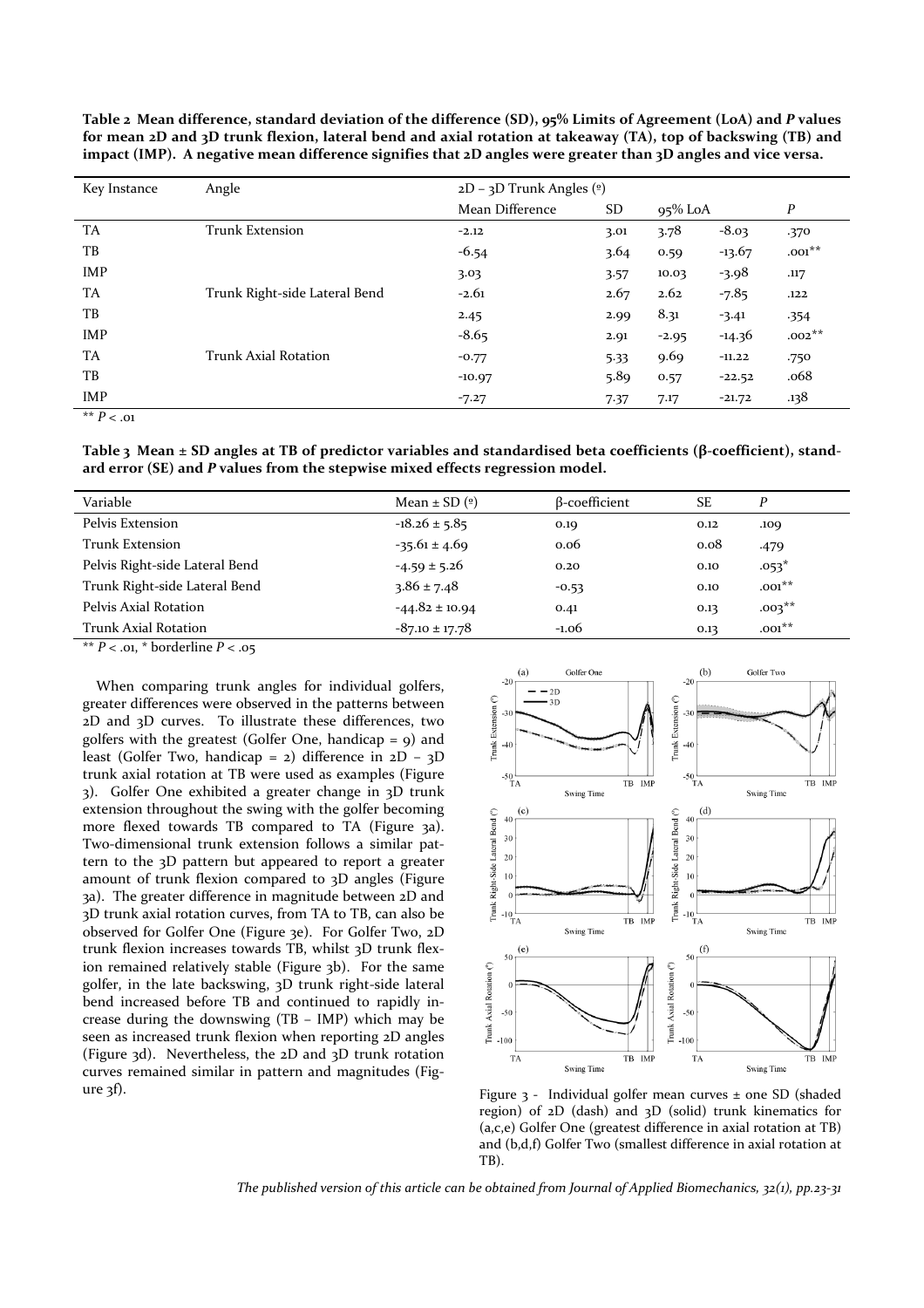

Figure  $4$  - Mean  $\pm$  standard deviation (solid line and shaded region respectively) of (a,b) 2D vs. 3D X-factor, (c,d) X-factor mean difference  $(2D - 3D)$ ,  $(e, f)$  3D pelvis and trunk extension, (g,h) 3D pelvis and trunk lateral bend (i,j) 3D pelvis and trunk axial rotation for Golfer Three and Four (greatest and least difference between 2D and 3D X-factor at TB respectively). A positive mean difference represented 2D methods computed greater trunk extension, greater trunk right-side lateral bend and greater trunk axial rotation towards the target compared to 3D methods.



Figure 5 – Front, side and top view of golfer models with pelvis (black) and trunk (grey) vectors with projection onto the GCS horizontal plane at TB for Golfer Three and Golfer Four

From the regression analysis, of the six predictor variables, three (trunk right-side lateral bend, pelvis and trunk axial rotation) were significant and contributed to the adjusted  $R^2$  value of 0.967 (Table 3). Across all golfers, the mean difference and standard deviation between 2D – 3D X-factor at top of the backswing was  $-16.72 \pm 6.20$ <sup>o</sup>. Of these explanatory variables, the most important predictor of the difference between 2D – 3D X-factor was trunk axial rotation (β = -1.06) followed by trunk right-side lateral bend (β = -0.53) and pelvis axial rotation (β = 0.41). The negative β-coefficients for trunk axial rotation and trunk right-side lateral bend indicated that as these variables increased by one standard deviation (i.e. less rotation away from target and greater trunk right-side lateral bend) the difference between 2D – 3D X-factor at TB would increase by approximately 6.6° and 3.3° respectively. An increase of one standard deviation in pelvis axial rotation would reduce the difference in 2D – 3D X-factor at TB (approximately 2.5°).

To further explore the results of the regression analysis two individual golfers, one with the greatest difference in  $2D - 3D$  X-factor at TB (Golfer Three, handicap = 9, difference  $\sim$  -25°) and one with the smallest difference in 2D – 3D X-factor at TB (Golfer Four, handicap = 2, difference  $\sim$  -5°) were selected (Figure 4 and Figure 5). In terms of the significant predictor variables that emerged from the regression analysis, the major difference between golfers was in trunk axial rotation where Golfer Three had markedly less trunk axial rotation away from the target line compared to Golfer Four (70° versus 110° at TB; Figures 4i– j and 5). In comparison, trunk right-side lateral bend (Figures 4g–h and  $5$ ) and pelvis axial rotation (Figures 4i–j and 5) were both very similar between the two golfers. Thus, it appears that it was the relatively small trunk axial rotation away from the target line that was the major contributor to the large difference between 2D and 3D Xfactor for Golfer Three.

## **Discussion**

This study compared trunk kinematics (flexion/extension, lateral bend, axial rotation) and X-factor during the golf swing using both 2D and 3D calculation methods of the same kinematic data in the general golfing population. Twodimensional trunk flexion was significantly greater (approximately 7°) than 3D trunk flexion at top of the backswing and 2D trunk right-side lateral bend was significantly less than 3D trunk right-side lateral bend at impact. The 2D trunk axial rotation away from the target was also greater (approximately 11°) than 3D trunk axial rotation, although not statistically significant. These results support the first hypothesis that 2D trunk kinematic variables would be greater than 3D for 2 out of the 3 variables. The differences between 2D and 3D trunk kinematic variables became more evident when examining individual golfers, especially for a single golfer who exhibited greater trunk right-side lateral bend. The degree of 3D trunk axial rotation, trunk right-side lateral bend, and pelvis axial rotation were significant explanatory variables for the differences between 2D and 3D X-factor at top of the backswing. The result of the regression analysis supports the second hypothesis that trunk and pelvis orientations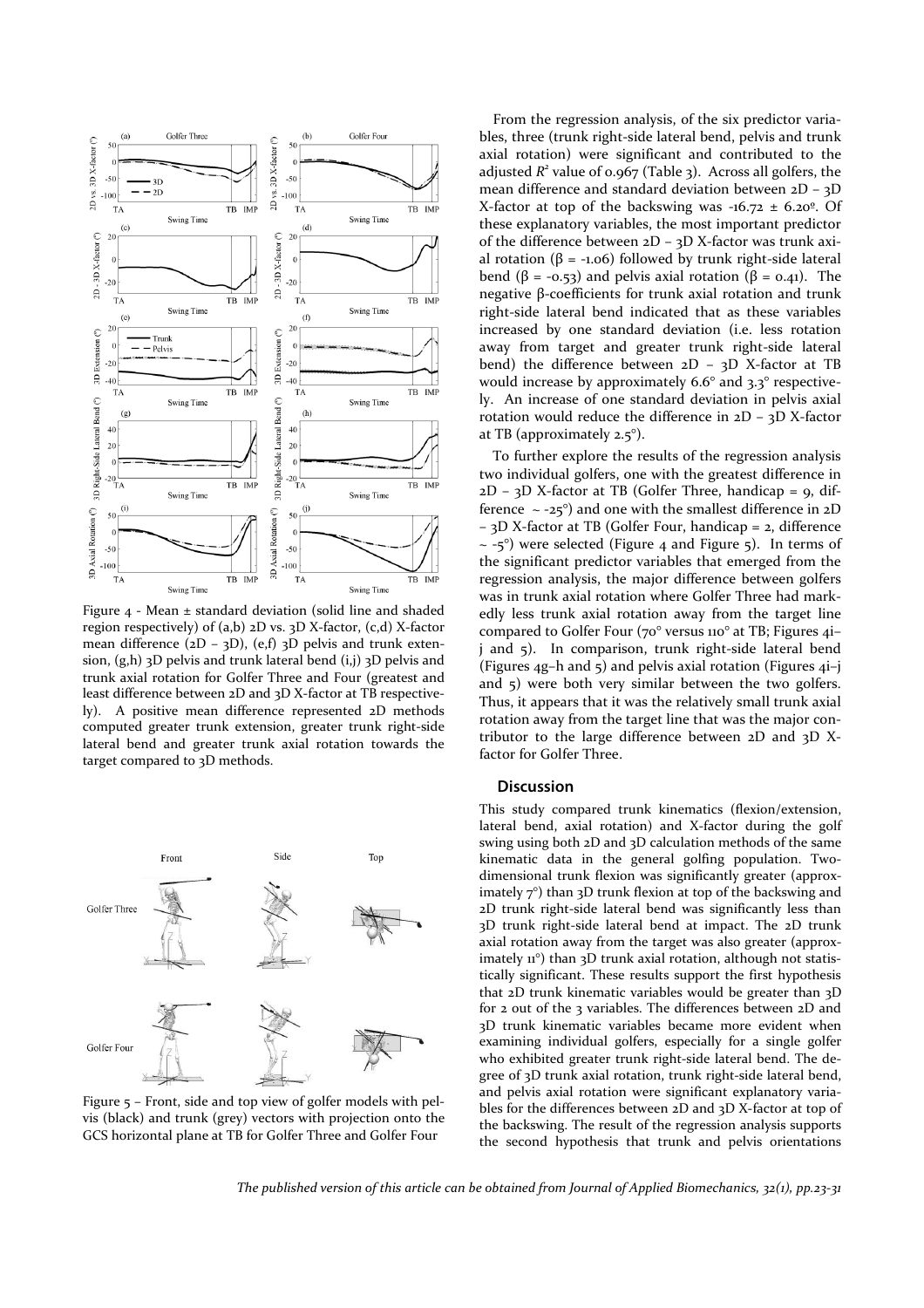could explain differences between 2D and 3D X-factor, particularly at top of the backswing.

The shapes of the 2D and 3D trunk kinematics ensemble average curves were similar, but often varied in magnitude. Alkjaer et al <sup>17</sup> identified increased magnitude of 2D joint moments compared with 3D joint moments at specific events during gait. However, the patterns between data curves were very similar and, as a result, the authors concluded that 2D methods were appropriate to use for quantifying joint moments. A similar conclusion does not appear valid in this case for the golf swing as 2D and 3D calculation methods produced differences in trunk kinematic ensemble average curves which were shown to be significant at certain key swing instances such as top of the backswing and impact, although less so at takeaway. The increased differences at top of the backswing compared with takeaway could be due to the coupled movement of flexion/extension and lateral bend in the trunk that are not accounted for by 2D angles. Biomechanical coupling is a 3D concept where movement in a single direction, particularly for the trunk, can produce movement in other directions.<sup>18</sup> It has been identified that 2D measurement methods used in studies exploring coupling movements leads to magnification of errors in the measurement of segment angles and subsequently misleading results.<sup>18</sup> Interestingly, coupling patterns have been shown to vary between individuals,<sup>19</sup> further strengthening the need for 3D analysis and offering an explanation for the varying level of agreement between 2D and 3D analysis of trunk kinematics for individual golfers found in this study (Figure 3). Similarly, the large range between the upper and lower LoA at all key swing instances (Table 2) suggests that these differences could be quite variable between golfers. Relationships to performance measures (clubhead velocity, ball velocity) have mostly been found for 2D measures of trunk flexion, trunk right-side lateral bend, and X-factor.<sup>5</sup> Kwon et al,<sup>3</sup> however, recently reported a lack of significant correlations between 3D X-factor and clubhead velocity at several stages in the swing, and warned that significant correlations between 2D X-factor and ball/clubhead velocity<sup>5</sup> should be interpreted with caution. Kwon et al<sup>3</sup> suggested that fundamental differences in swing style (described as slope of swing plane, shape of clubhead trajectory) could influence both X-factor and clubhead velocity. These concerns are also relevant for previous significant relationships between 2D

There were also evident differences in X-factor calculated using the 2D versus 3D methods for individual golfers (Figure 4). Overall, the group mean 2D X-factor at top of the backswing showed increased rotation away from the target (by approximately 16°) compared with 3D X-factor. Kwon et  $al^{20}$  reported that, at top of the backswing, 2D X-factor was approximately  $3^\circ$  greater than  $3D$  X- factor, which was consistent with the trend observed in this study. However, Brown et al2 reported 3D X-factor to be greater than 2D Xfactor at top of the backswing, by approximately 0.4° (standard error = 0.2°). The relatively small differences between 2D and 3D X-factor found in previous studies, compared with this study, could be due to the homogenous groups of golfers that the previous studies have used. The subjects recruited for this study intentionally included a wide range of ages (19– 55) and handicaps (1–29) to obtain a wide range of trunk kinematics and X-factor values so that potentially more noticeable effects could be seen between 2D and 3D methods. This

study was also able to show individual variations in the level of agreement between methods, which was a concerning factor for Brown et al.<sup>2</sup> Brown et al<sup>2</sup> noted that the difference between 2D and 3D X-factor varied between golfers and the mean difference did not reflect these individual golfer variations. Accurate estimation of X- factor at key instances, such as top of the backswing, is important in the analysis of the golf swing given that they have been shown to correlate with ball velocity<sup>5</sup> and to have a suitable range of values for regression analysis. Parameters such as X-factor stretch rely on quantification of X-factor at top of the backswing and maximum values and hence the methods used could affect the outcome. Furthermore, determining accurate timings of when maximum values occur during the swing may also be important to the performance outcomes of the swing (eg, ball distance and accuracy). For example, Tinmark et al<sup>2</sup> found that the timing of pelvis, torso, and hand segment velocities showed a proximal-to-distal sequencing, which was suggested to affect shot accuracy. The differences between X-factor values obtained from 2D versus 3D methods at top of the backswing resulted primarily from the associated movements of lateral bend and axial rotation of the trunk and pelvis segments during the golf swing. Stepwise regression analysis suggested that both pelvis and trunk kinematic variables accounted for approximately 96% of the explained variance between 2D and 3D X-factor calculation methods at top of the backswing (Table 3). The regression analysis suggested that golfers exhibiting lesser pelvis axial rotation away from the target would reduce the difference between 2D and 3D X-factor at top of the backswing. Conversely, golfers that had more trunk right-side lateral bend and lesser trunk axial rotation away from the target at top of the backswing would increase the difference between 2D and 3D Xfactor at top of the backswing. This finding was supported by the example of the  $2$  golfers in Figure  $4$  and Figure  $5$ . As mentioned previously, Kwon et al<sup>3</sup> suggested that X-factor and clubhead velocity could be influenced by fundamental swing style differences which could have contributed to the significant correlations observed between 2D X-factor and clubhead velocity in other studies.<sup>5,8</sup> The results of this study have shown that the X-factor measurement methods alone could be affected by changes in golfer's body movements in other planes (ie, trunk axial rotation and trunk right- side lateral bend) and therefore it is plausible that the 2D X-factor masks these additional golfer movements and the 2D Xfactor would not be a suitable variable to correlate with measures of performance. Given the findings of this study and Kwon and colleagues'3 study that significant and technique-dependent differences between 2D and 3D X-factor occur during the golf swing, the results of previous studies reporting significant correlation between X-factor and ball velocity based on 2D measurement of the former should be treated with caution. The results of this study serve to promote a consistent approach for quantifying X-factor and trunk kinematic variables using 3D techniques which will ultimately help to understand whether there is a correlation between these variables and measures of performance such as ball velocity.

In conclusion, this study has calculated and compared trunk kinematics (flexion, lateral bend, rotation) and X-factor during the golf swing using both 2D and 3D analysis of the same kinematic data. The 2D methods led to significant differences in trunk extension at top of the backswing and trunk